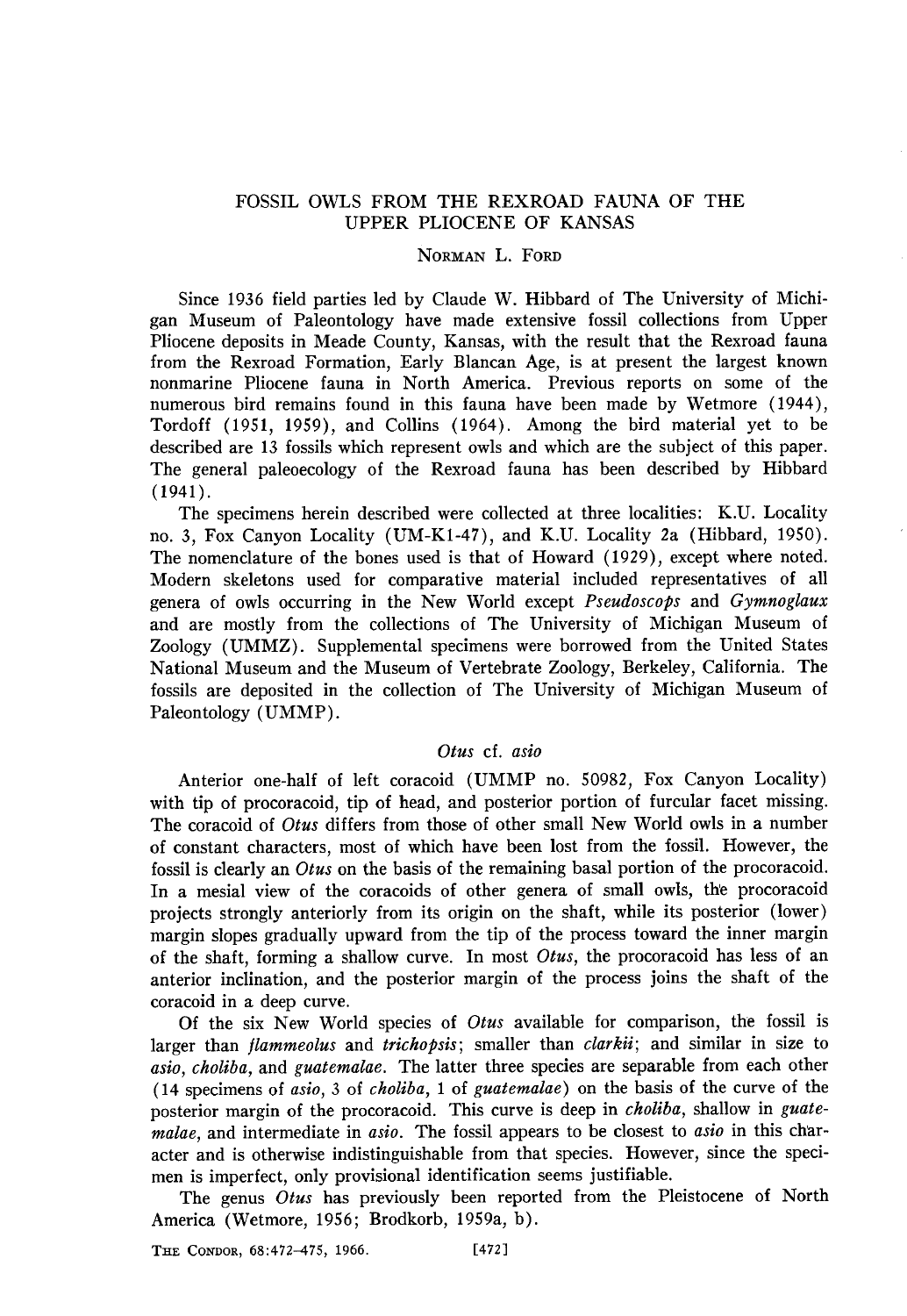# **FOSSIL OWLS FROM REXROAD FAUNA 473**



Figure 1. Distal ends of right tarsometatarsi of (left) Speotyto cunicularia, UMMZ no. **99406; and (right) Speotyto megalofieza, UMMP no. 50979 (type). Both specimens twice natural size.** 

### **Speotyto megalopeza, new species**

The distal end of the tarsometatarsus of *Speotyto* may be differentiated from **other New World owl genera as follows: outer rim of trochlea for digit 3 much larger in diameter than inner rim; dorsal extent of both rims of this trochlea on posterior surface about equal; posterior portion of outer rim of same trochlea pointed in side view; mesial surface of trochlea for digit 2 straight.** 

**Type. Distal 13 mm of right tarsometatarsus, trochlea for digit 3 slightly worn on anterior surface. The University of Michigan Museum of Paleontology no. 50979. K.U. Locality 3; Lake Larrabee quad., 1000 feet east and 1800 feet north of the southwest corner of Sec. 22, T. 33 S, R. 29 W, Meade Co., Kansas. Upper Pliocene (Rexroad Formation). Collected by C. W. Hibbard and party, summer 1959.** 

**Diagnosis. Morphologically similar to S. cunicularia but distinct in having slightly more robust trochleae and a much wider and thicker shaft. Width across trochleae, 7.6 mm; width of shaft, 4.0 mm, measured 9 mm from distal surface of groove of middle trochlea; depth of shaft at same level, 2.3 mm. Corresponding dimensions for the largest (UMMZ no. 99406) of 13 individuals of cunicularia examined are, respectively: 7.6 mm, 3.2 mm, and 1.9 mm.** 

**Referred Material.** In addition to the type, the following elements are referred **to this species.** 

**Tarsometatarsus: Distal 1.5 mm of left tarsometatarsus with most of the trochlea for digit 4 missing (UMMP no. 24759, Fox Canyon Locality, XI Ranch). Morphologically identical to the type and has corresponding measurements of 7.4+ mm, 4.0 mm, and 2.2 mm. This specimen is dark brown in color, whereas the type is creamcolored.** 

**Proximal 13 mm of left tarsometatarsus (UMMP no. 27153, Fox Canyon Locality). Agrees with Speotyto in that the shaft narrows rapidly below the cotylae, and in having a relatively deep and narrow posterior metatarsal groove. Although this element falls within the size range of cunicularia, it is assigned to megalopeza, since it seems more probable that it represents either an immature individual or an adult**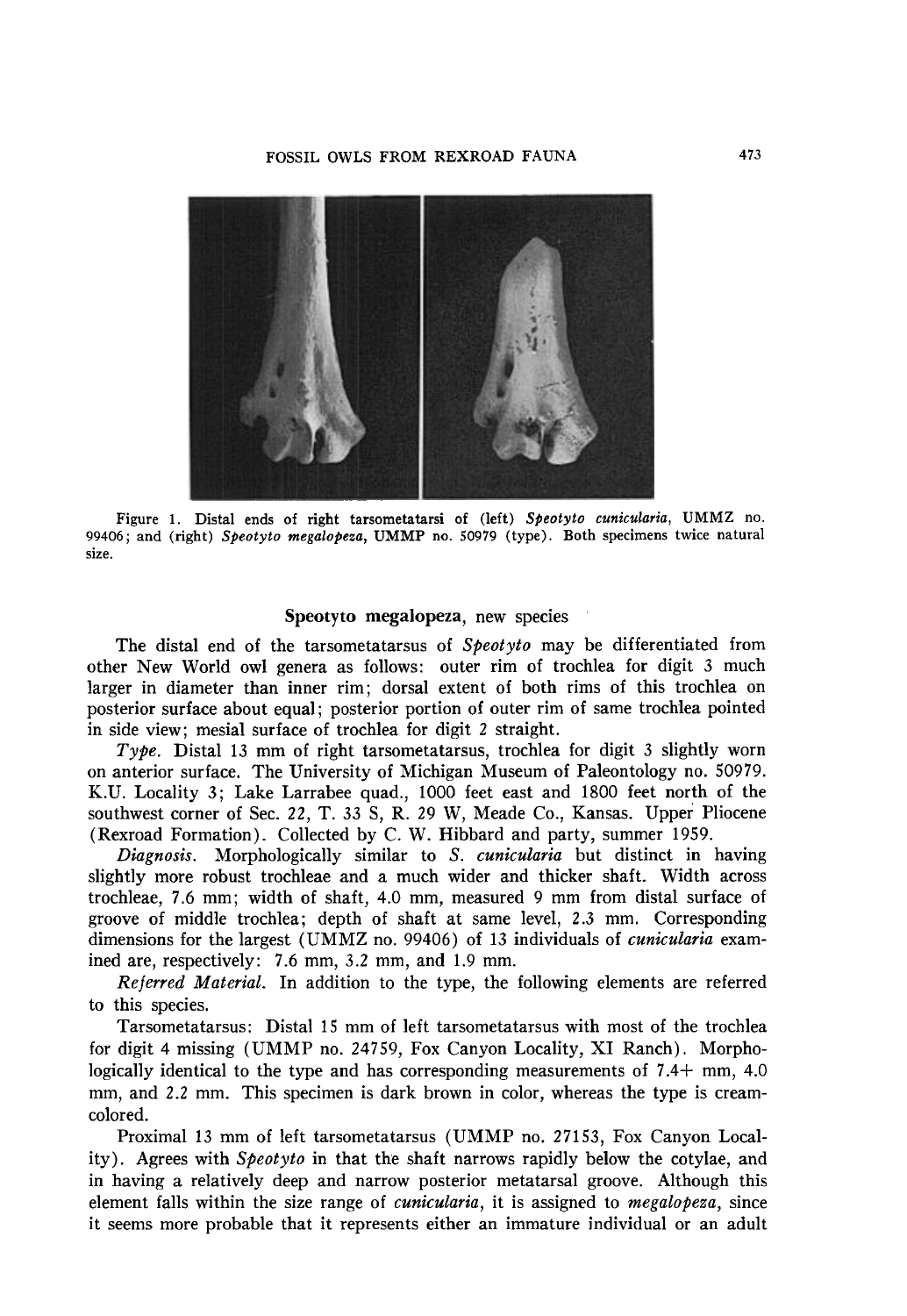**in the small end of the size range of that species, rather than a different species (modern or fossil) of Speotyto.** 

**Coracoid: The anterior (humeral) end of the coracoid of Speotyto has several morphological characters that distinguish it from the other two New World genera available (Otus and Aegolius) which have species in the same size range. In Speotyto the glenoid facet is relatively larger; the coraco-humeral surface is concave along its long axis, rather than flat; the posterior extent of the furcular facet is at the level of the middle of the glenoid facet, whereas it extends to the level of the posterior margin of this facet in the other two genera; the long axis of the furcular facet is rotated to the inside, while it is rotated to the outside in Otus and parallel to the**  long axis of the coracoid in *Aegolius*. The procoracoid of *Speotyto* differs from that **of Aegolius in being slightly more anteriorly inclined, and from Otus in having its posterior margin shallowly curved. Enough of these characters remain on the three specimens described below to permit their allocation to Speotyto.** 

**Right coracoid (UMMP no. 27147, Fox Canyon Locality) with most of procoracoid missing, head broken off at level of middle of glenoid facet. Somewhat**  larger in all dimensions measured than 13 specimens of *cunicularia*, especially in **depth of shaft: depth of shaft 2.6 mm, measured 12 mm anterior to midpoint of**  sternal end; *cunicularia* mean 1.93 mm (range, 1.6-2.2).

**Anterior 11 mm of right coracoid (UMMP no. 45525, K.U. Locality 2a), inner surface of furcular facet badly eroded. Slightly greater in depth posterior to glenoid**  facet than 12 specimens of *cunicularia*: fossil, 3.3 mm; *cunicularia* mean 2.85 mm **(range, 2.6-3.2 mm).** 

**Anterior 13.5 mm of left coracoid (UMMP no. 50983, Fox Canyon Locality), procoracoid and upper part of furcular facet missing, outer edge of glenoid facet abraded. Falls within upper size range of the modern species.** 

**Two sternal portions of coracoids (UMMP nos. 50984 and 27152) from the Fox Canyon Locality appear to represent Speotyto, but lack characters that might make them certainly separable from other genera. They probably represent megalopeza since the latter fossil, which has enough of the shaft remaining to measure its depth**  12 mm anterior to the sternal end, is larger than *cunicularia*.

**Carpometacarpus: Proximal one-third of right carpometacarpus (UMMP no. 50981, Fox Canyon Locality). Agrees with Speotyto in having the proximal origin of the groove on the internal surface, formed by the fusion of the bases of metacarpals II and III, more distal than in other owls of similar size, being almost directly below the pollical facet. Falls within upper limit of size range of modern species;**  matched in width across carpal trochlea (3.4 mm) by only one of 13 *cunicularia* **(UMMZ no. 135396).** 

**Quadrate: Left quadrate (UMMP no. 27169, Fox Canyon Locality) lacking the orbital process. Agrees morphologically with Speotyto and differs most notably from New World owls of similar size in lacking the capitular groove (from Walker, 1888)**  on the otic process between the external and internal capitula  $(0, cit)$ . Differs **from cunicularia in having a wider shaft and generally more robust appearance.** 

**Humerus: A badly worn head of a left humerus (UMMP no. 50980, Fox Canyon**  Locality) agrees morphologically with Speotyto, but lacks any characters that would **make identification positive. On the basis of size and association it probably represents megalopeza.** 

**S. megalopeza appears to have been very similar to the modern S. cunicularia, differing most notably in being more robustly built (distal end of tarsometatarsus,**